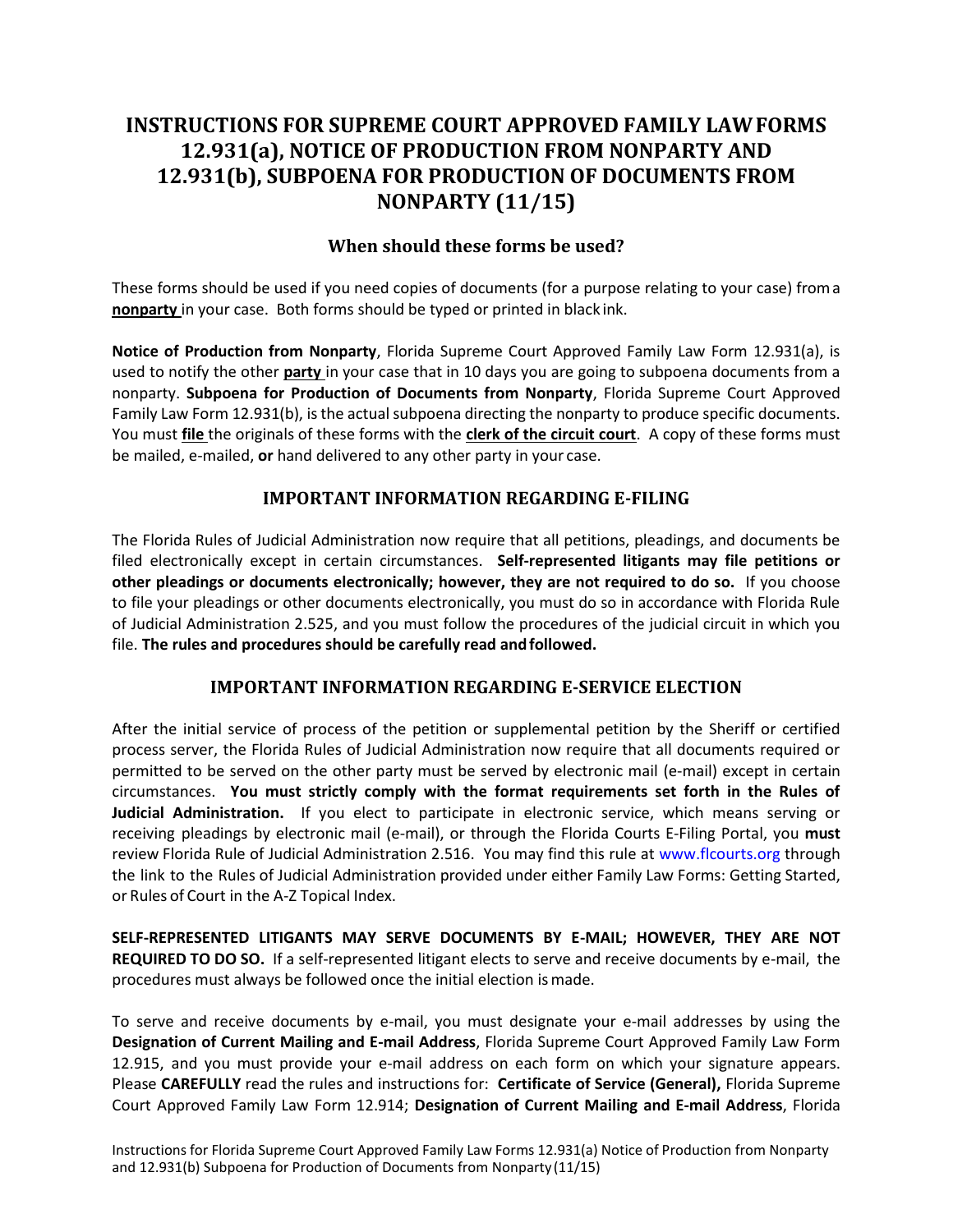Supreme Court Approved Family Law Form 12.915; and Florida Rule of Judicial Administration2.516.

# **What should I do next?**

**Ten** days after you serve the **Notice of Production from Nonparty**, Florida Supreme Court Approved Family Law Form 12.931(a), on the other party in your case (15 days if service is by mail or e-mail), you should ask the clerk of the court to sign the subpoena. You should contact the deputy sheriff or private process server and have the subpoena **personally served** on the person named in thesubpoena.

# **Where can I look for more information?**

**Before proceeding, you should read General Information for Self-Represented Litigants found at the beginning of these forms.** Because these papers must also comply with rule 12.280, Florida Family Law Rule of Procedure, and rules 1.280, 1.350, 1.351, and 1.410, Florida Rules of Civil Procedure, you also should read those rules.

#### **Special Notes**

If the other party in your case objects in writing within **10 days** (allow an additional 5 days if served by mail or e-mail) of service of the **Notice of Production from Nonparty**, Florida Supreme Court Approved Family Law Form 12.931(a), you may not use this procedure to obtain documents from the nonparty unless and until the court orders otherwise.

The nonparty receiving the subpoena may charge you a reasonable fee for copies of thedocuments.

Remember, a person who is NOT an attorney is called a nonlawyer. If a nonlawyer helps you fill out these forms, that person must give you a copy of **Disclosure from Nonlawyer**, Florida Family Law Rules of Procedure Form 12.900 (a), before he or she helps you. A nonlawyer helping you fill out these forms also **must** put his or her name, address, and telephone number on the bottom of the last page of every form he or she helps you complete.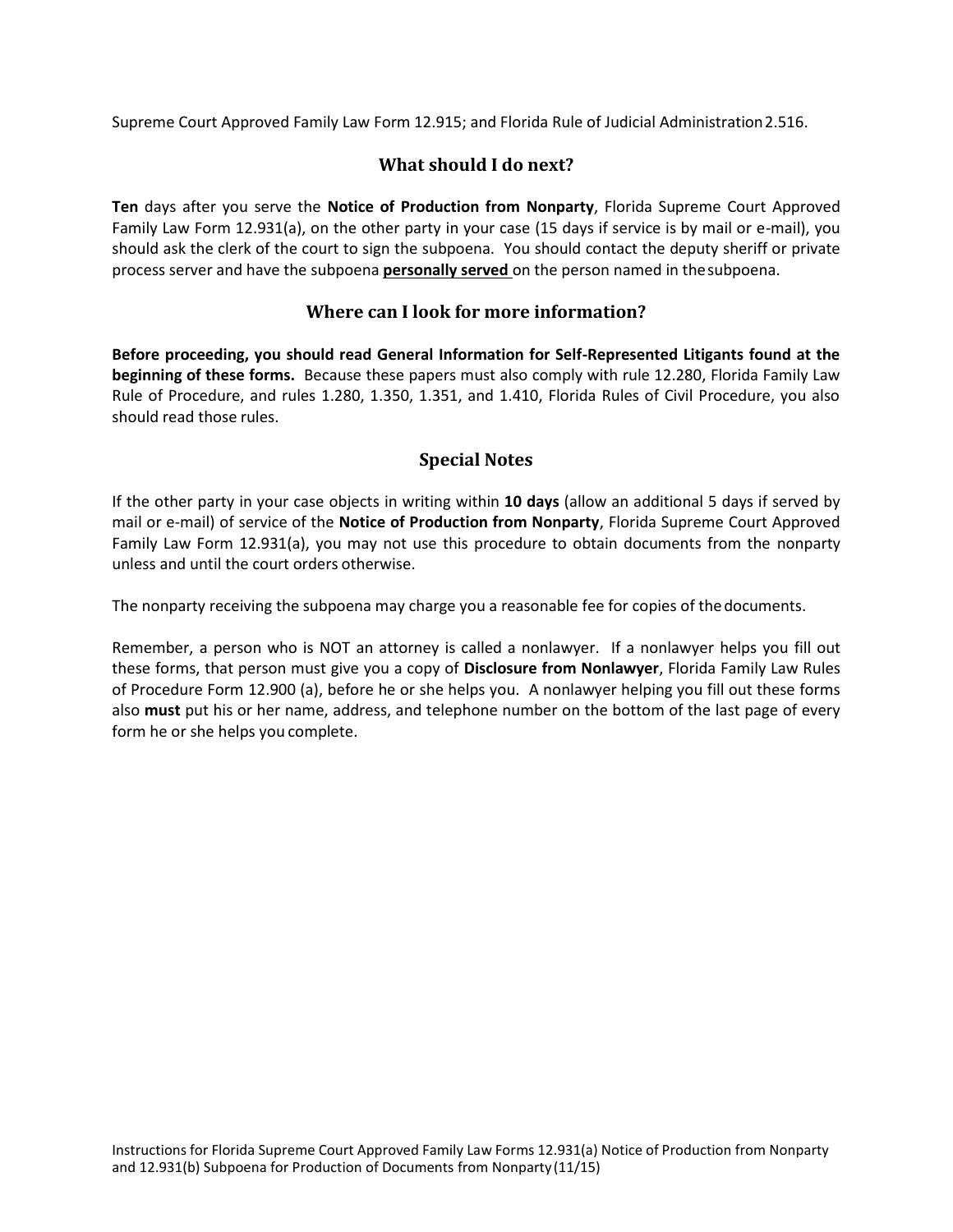|                                                                                                 | IN THE CIRCUIT COURT OF THE ______________________________JUDICIAL CIRCUIT,                                         |
|-------------------------------------------------------------------------------------------------|---------------------------------------------------------------------------------------------------------------------|
| IN AND FOR __________________________                                                           | COUNTY, FLORIDA                                                                                                     |
|                                                                                                 |                                                                                                                     |
|                                                                                                 |                                                                                                                     |
|                                                                                                 |                                                                                                                     |
| Petitioner,                                                                                     |                                                                                                                     |
| and                                                                                             |                                                                                                                     |
|                                                                                                 |                                                                                                                     |
| Respondent.                                                                                     |                                                                                                                     |
|                                                                                                 | <b>NOTICE OF PRODUCTION FROM NONPARTY</b>                                                                           |
|                                                                                                 |                                                                                                                     |
| TO:<br>{all parties}                                                                            |                                                                                                                     |
|                                                                                                 |                                                                                                                     |
|                                                                                                 | YOU ARE NOTIFIED that, after 10 days from the date of service of this notice, the undersigned will apply            |
|                                                                                                 | to the clerk of this Court for issuance of the attached subpoena directed to {name of person,                       |
| organization, or agency}                                                                        | , who<br>is not a party, to produce the items listed at the time and place specified in the subpoena. Objections to |
| the issuance of this subpoena must be filed with the clerk of the circuit court within 10 days. |                                                                                                                     |
|                                                                                                 |                                                                                                                     |
|                                                                                                 | I certify that a copy of this document was $\Box$ mailed $\Box$ faxed and mailed $\Box$ e-mailed $\Box$ hand-       |
|                                                                                                 |                                                                                                                     |
| Other party or his/her attorney (if represented)                                                |                                                                                                                     |
|                                                                                                 |                                                                                                                     |
| <b>Printed Name</b>                                                                             | <b>Printed Name</b>                                                                                                 |
|                                                                                                 |                                                                                                                     |
| Address                                                                                         | Address                                                                                                             |
| City, State, Zip                                                                                | City, State, Zip                                                                                                    |
| Telephone (area code and number)                                                                | Telephone (area code and number)                                                                                    |
| Fax (area code and number)                                                                      | Fax (area code and number)                                                                                          |
| Designated E-mail Address(es)                                                                   | Designated E-mail Address(es)                                                                                       |
|                                                                                                 |                                                                                                                     |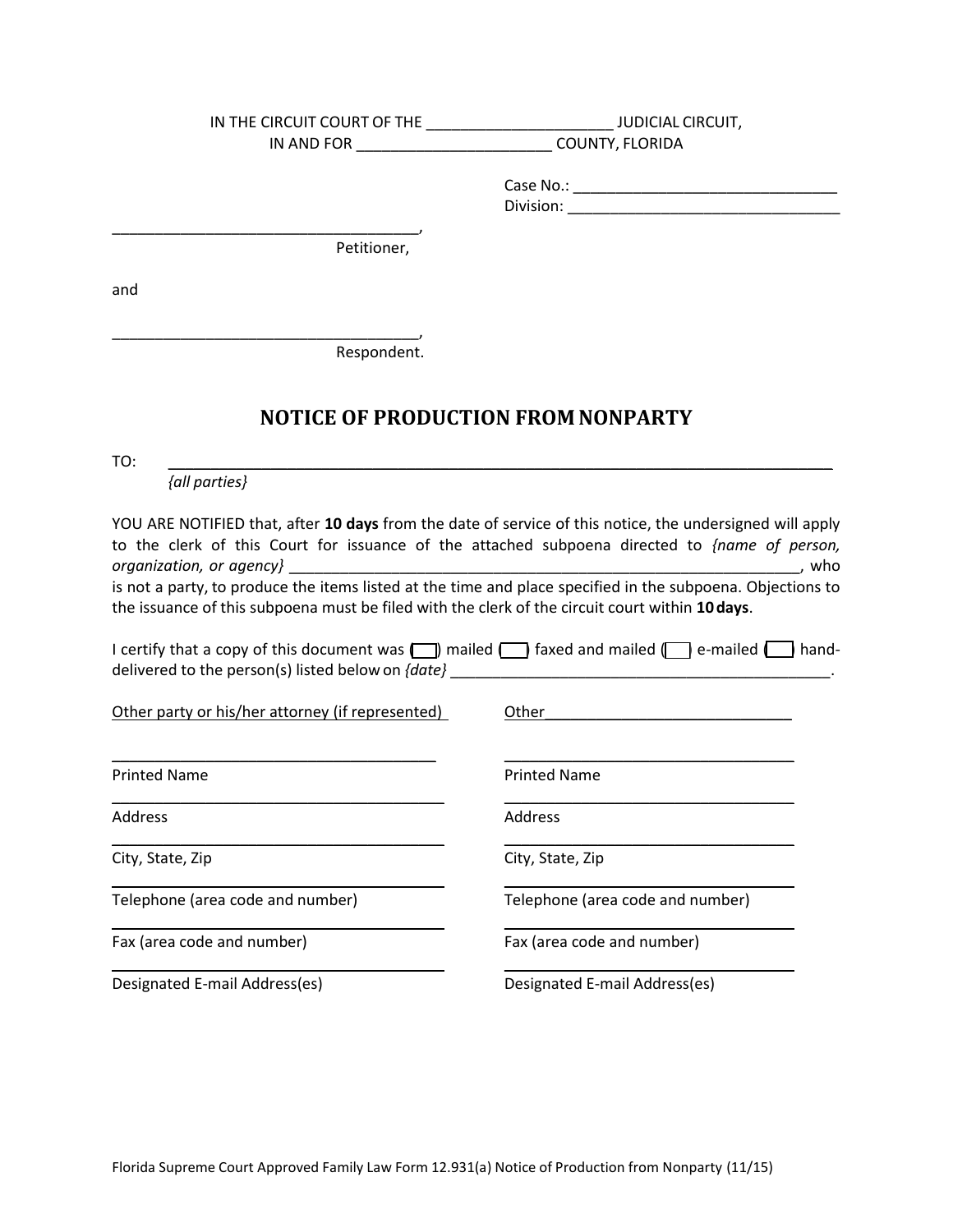| Signature of Party                         |
|--------------------------------------------|
|                                            |
| Address: ______________________            |
|                                            |
| Telephone Number: Nelephone Number:        |
|                                            |
| Designated E-mail Address(es): Nessignated |
|                                            |

# **IF A NONLAWYER HELPED YOU FILL OUT THIS FORM, HE/SHE MUST FILL IN THE BLANKSBELOW:**

|                                                 |         |             | [fill in all blanks] This form was prepared for the: $\{choose$ only one $\{\top\}$ Petitioner $\{\top\}$ Respondent |  |
|-------------------------------------------------|---------|-------------|----------------------------------------------------------------------------------------------------------------------|--|
| This form was completed with the assistance of: |         |             |                                                                                                                      |  |
| {name of individual}                            |         |             |                                                                                                                      |  |
| {name of business}                              |         |             |                                                                                                                      |  |
| {address}                                       |         |             |                                                                                                                      |  |
| ${city}$                                        | {state} | {zip code}, | {telephone number}                                                                                                   |  |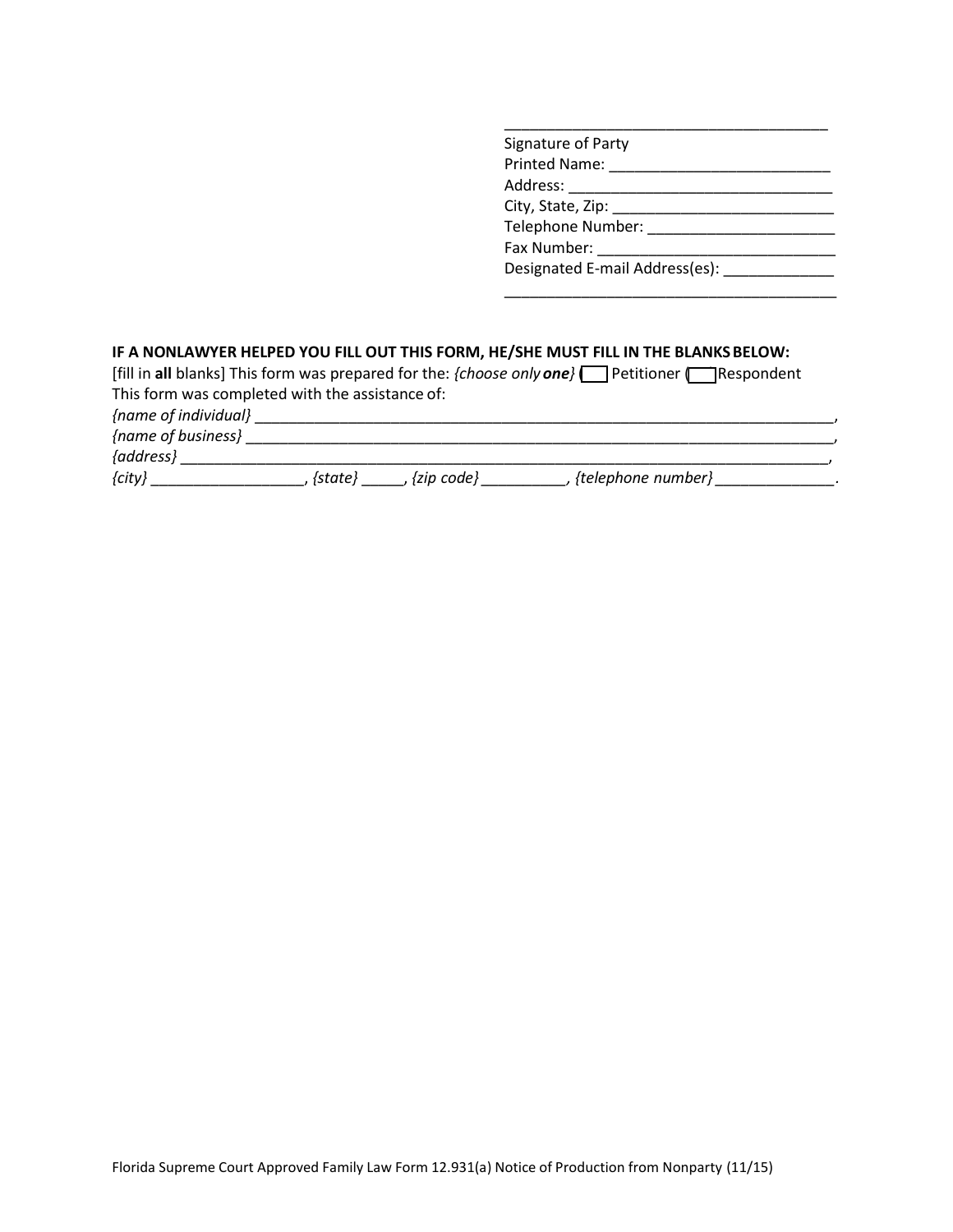|                                                              | IN THE CIRCUIT COURT OF THE _____________________________JUDICIAL CIRCUIT,                                       |
|--------------------------------------------------------------|------------------------------------------------------------------------------------------------------------------|
|                                                              | IN AND FOR __________________________________ COUNTY, FLORIDA                                                    |
|                                                              |                                                                                                                  |
|                                                              |                                                                                                                  |
|                                                              |                                                                                                                  |
| Petitioner,                                                  |                                                                                                                  |
|                                                              |                                                                                                                  |
| and                                                          |                                                                                                                  |
|                                                              |                                                                                                                  |
|                                                              |                                                                                                                  |
| Respondent.                                                  |                                                                                                                  |
|                                                              |                                                                                                                  |
|                                                              |                                                                                                                  |
|                                                              | <b>SUBPOENA FOR PRODUCTION OF DOCUMENTS FROM NONPARTY</b>                                                        |
| THE STATE OF FLORIDA                                         |                                                                                                                  |
| <u> 1980 - Andrea Stadt, fransk politik (d. 1980)</u><br>TO: |                                                                                                                  |
|                                                              |                                                                                                                  |
|                                                              |                                                                                                                  |
|                                                              | on {date} __________________________, at {time} _______________________________, a.m./p.m. and bring with you at |
|                                                              |                                                                                                                  |
|                                                              |                                                                                                                  |
|                                                              |                                                                                                                  |

\_\_\_\_\_\_\_\_\_\_\_\_\_\_\_\_\_\_\_\_\_\_\_\_\_\_\_\_\_\_\_\_\_\_\_\_\_\_\_\_\_\_\_\_\_\_\_\_\_\_\_\_\_\_\_\_\_\_\_\_\_\_\_\_\_\_\_\_\_\_\_\_\_\_\_\_\_\_\_\_\_\_\_\_\_ These items will be inspected and may be copied at that time. You will not have to leave the original items.

\_\_\_\_\_\_\_\_\_\_\_\_\_\_\_\_\_\_\_\_\_\_\_\_\_\_\_\_\_\_\_\_\_\_\_\_\_\_\_\_\_\_\_\_\_\_\_\_\_\_\_\_\_\_\_\_\_\_\_\_\_\_\_\_\_\_\_\_\_\_\_\_\_\_\_\_\_\_\_\_\_\_\_\_\_ \_\_\_\_\_\_\_\_\_\_\_\_\_\_\_\_\_\_\_\_\_\_\_\_\_\_\_\_\_\_\_\_\_\_\_\_\_\_\_\_\_\_\_\_\_\_\_\_\_\_\_\_\_\_\_\_\_\_\_\_\_\_\_\_\_\_\_\_\_\_\_\_\_\_\_\_\_\_\_\_\_\_\_\_\_

You may obey this subpoena by providing readable copies of the items to be produced to the party **or**  his/her attorney whose name appears on this subpoena on or before the scheduled date of production. You may condition the preparation of the copies upon payment in advance of the reasonable cost of preparation. If you mail or deliver the copies to the attorney whose name appears on this subpoena before the date indicated above, you do not have to appear in person.

#### **You may be in contempt of court if you fail to: (1) appear as specified; (2) furnish the recordsinstead of appearing as provided above; or (3) object to thissubpoena.**

You can only be excused by the person whose name appears on this subpoena and, unless excused by that person of the Court, you shall respond asdirected.